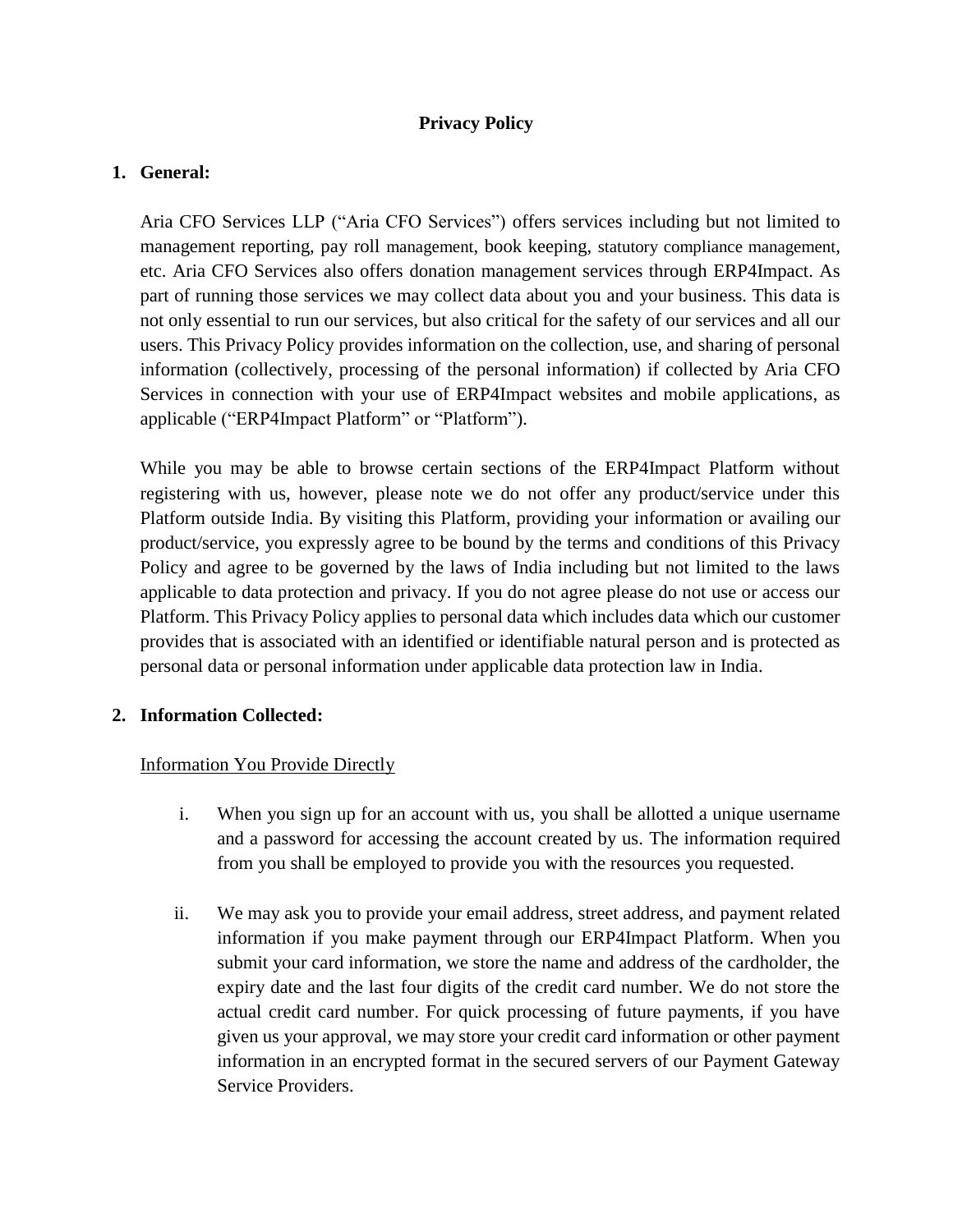- iii. We collect your name, email address, phone number, and other information required in order to address your inquiry. We request this information in order to effectively address your comments and questions and provide you with relevant information in response to your inquiry. We may record, analyze and use your interactions with us, including chat conversations with our professionals, for improving our interactions with our customers.
- iv. Information provided in connection with services: You may entrust information that you or your organization ("you") control, to Aria CFO Services in connection with use of our Platform. This includes information regarding your customers, representatives or affiliates of your customers, vendors, donors, personnel, your employees and any other data subjects in relation to the use of our Platform (if you are a controller) or any other data that you hold and use on behalf of another person for a specific purpose, such as a customer, representatives or affiliates of the customer, vendor or donor or any other data subject to whom you provide services (if you are a processor). The data may either be stored on servers when you use our services, or transferred or shared to us as part of a request to avail our services. All the information entrusted to Aria CFO Services is collectively termed "service data". We understand that you own your service data. We provide you complete control of your service data. You have the right to access or share your service data and also request export or deletion of your service data. We process your service data only as per your instructions.

## Information automatically collected

- i. Information from browsers, devices and servers: When you visit our Platforms, we collect information that web browsers, mobile devices and servers make available, such as the internet protocol address, browser type, language preference, time zone, referring URL, date and time of access, operating system, mobile device manufacturer and mobile network information. We include these in our log files to understand more about visitors to our websites.
- ii. Information from cookies and tracking technologies: We may use temporary and permanent cookies to identify users of our services and to enhance user experience.

#### **3. How We Use Your Information:**

We mainly process your personal data for the purpose of providing services to you.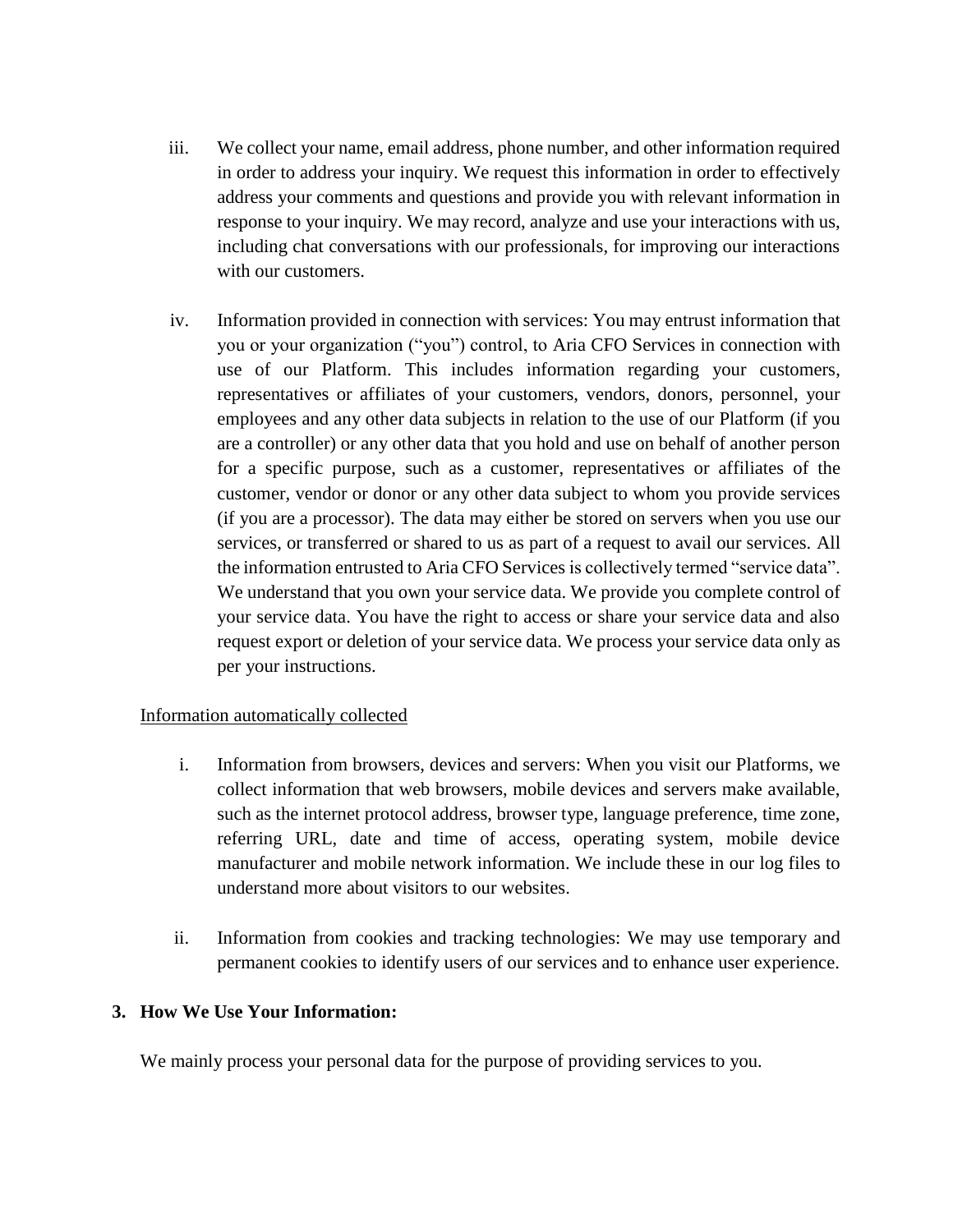In addition to the uses described above, we also use your information:

- to communicate with you in relation to the services;
- to protect our interests or the interests of third parties;
- to maintain and enhance the security of our services;
- to prevent abuse of our services;
- to comply with our legal obligations;
- to improve our products and services;
- to develop new products and services;
- to perform or enforce our agreements;
- to post testimonials on our sites with your consent; and
- for any other purpose with your consent.

Aria CFO Services does not use or disclose sensitive personal information, such as race, religion, or political affiliations, etc. without your explicit consent.

We may provide access to your service data to our employees and personnel who are independent contractors of Aria CFO Services involved in providing the services (collectively our "employees") so that they can (i) identify, analyze and resolve errors, (ii) manually verify emails reported as spam to improve spam detection, or (iii) manually verify scanned images that you submit to us to verify the accuracy of the data provided. We ensure that access by our employees or personnel to your service data is restricted to specific individuals only, and is logged and audited. Our personnel on a strict need to know basis, may also have access to data that you knowingly share with us for technical support or to import data into our products or services. We communicate our privacy and security guidelines to our personnel and enforce privacy safeguards very strictly.

## **4. Third Parties:**

This Privacy Policy applies only to Aria CFO Services with respect to ERP4Impact services and not to any other platforms or websites, or mobile applications operated by third parties. Our site may contain links to third-party sites, however, please be aware that Aria CFO Services is not responsible for and cannot control the privacy policies of these sites. We encourage you to carefully read the privacy policy of any site you visit before you submit any personal information.

Some of our products or services allow you to collaborate with other users or third parties. Initiating collaboration may enable other collaborators to view some or all of your profile information. If you choose to enable any third-party integrations, you may be allowing the third party to access your service information and personal information about you. We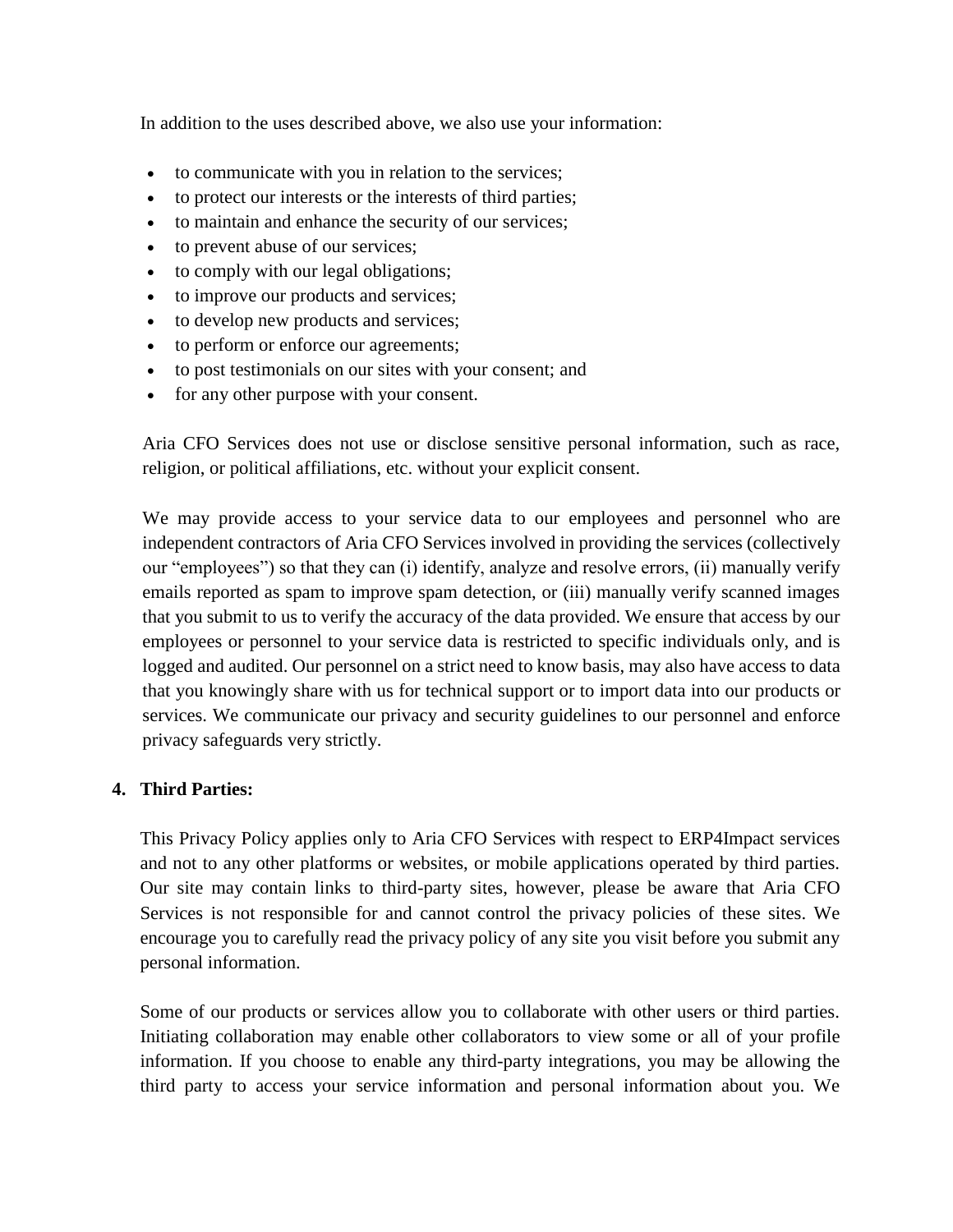encourage you to review the privacy practices of the third-party services and products before you enable integrations with them.

Certain services made available via Aria CFO Services can be delivered by third-party sites and organizations. By using any product, service, or functionality originating from the ERP4Impact Platform, you at this moment acknowledge and consent that Aria CFO Services may share such information and data with any third party with whom Aria CFO Services has a contractual relationship to provide the requested product, service or functionality on behalf of ERP4Impact Platform users and customers. We pass on our obligations under this Privacy to ensure that Third-party services or Integration services employed by us abide by this policy, however Aria CFO Services does not warrant for the acts and omissions of such third-party services or integration services. Aria CFO Services will not be responsible for correction of errors or providing support for any issues caused by these services.

## **5. Analytics and Advertising:**

We may use third-party analytics providers to help track how users interact with our Services. Third-party tracking technologies are not controlled by us, even if they use our Services to help store or collect data. Statements regarding our practices do not apply to the methods for collecting information used by third-party advertisers and others or the use of the information that such third parties collect. The relevant third party's terms of service, privacy policy, permissions, notices, and choices should be reviewed regarding their collection, storage, and sharing practices.

## **6. Data Retention:**

We only store information for as long as is needed to fulfil our contractual or legal obligations or any other permissible purpose for which we have collected it, including to prevent fraud or security incidents. When the applicable retention period has expired, we reserve the right to take measures to permanently delete the information, aggregate it, or make it anonymous. This is applicable only to the data collected by us.

## **7. Disclosures in compliance with legal obligations & enforcement of our rights**

We may be required by law to preserve or disclose your personal information and service data to comply with any applicable law, regulation, legal process or governmental request, including to meet national security requirements. We may disclose personal information and service data to a third party if we believe that such disclosure is necessary for preventing fraud, investigating any suspected illegal activity, enforcing our agreements or policies, or protecting the safety of our users.